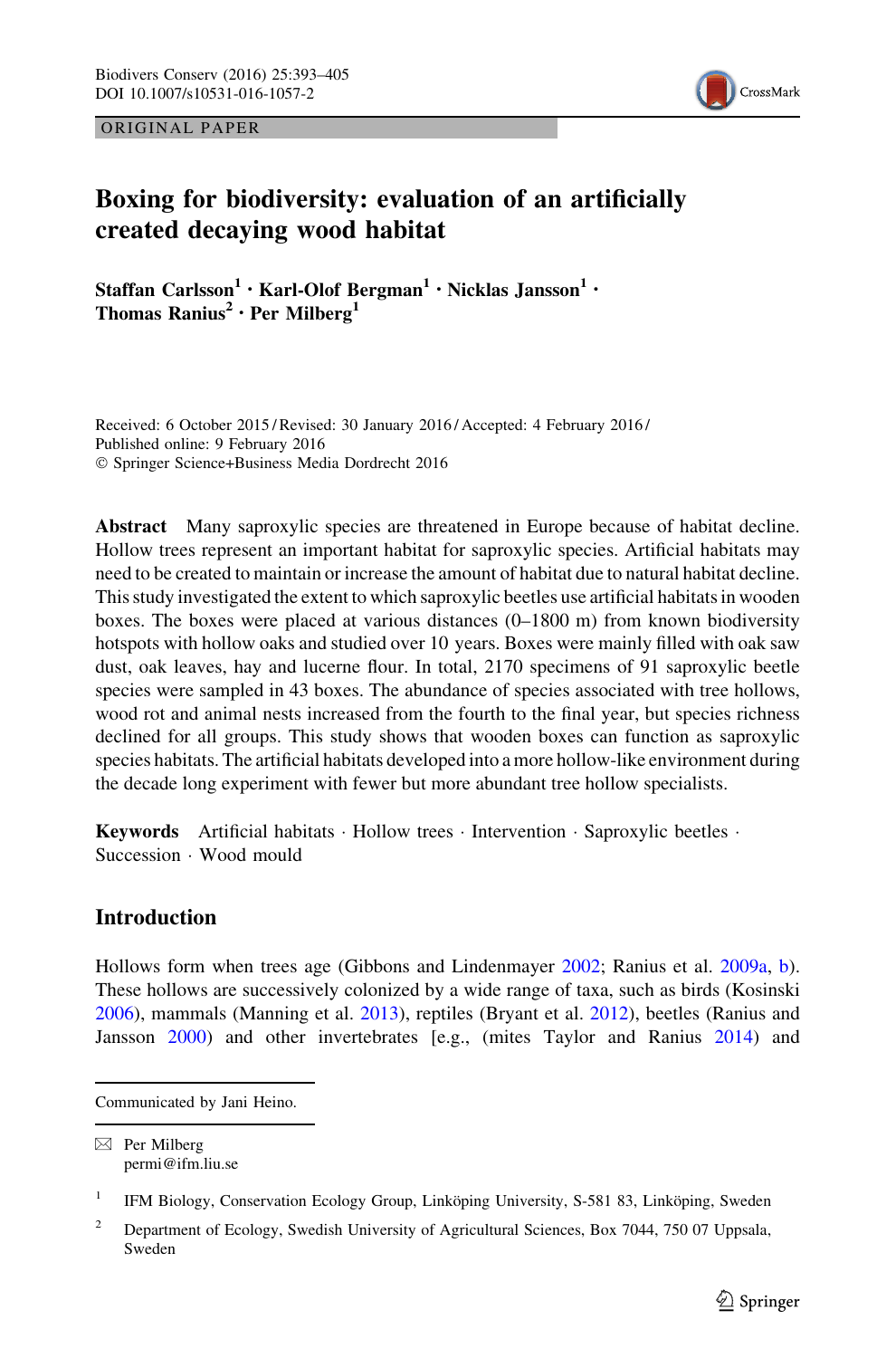pseudoscorpions (Ranius and Wilander [2000\)](#page-12-0)]. Many invertebrates require that hollows contain wood mould (Ranius et al. [2009a](#page-12-0), [b;](#page-12-0) Hagen [2015](#page-11-0)), i.e. residual woody debris that is mixed with insect fragments, dead leaves, bird and mammal remains.

The number of large old trees is declining in many parts of the world (Lindenmayer et al. [2012](#page-12-0)). Europe has experienced a substantial deciduous forest reduction compared to pre-historic levels (Hannah et al. [1995](#page-11-0); Björse and Bradshaw [1998](#page-11-0); Lindbladh and Bradshaw [1998](#page-12-0)), greatly affecting the tree species most likely to form hollows (Remm and Lõhmus  $2011$ ). In addition, forestry has reduced the old tree density because trees are often cut before hollows are formed (Eliasson and Nilsson  $2002$ ; Andersson and Östlund [2004;](#page-11-0) Lindenmayer et al. [2012\)](#page-12-0). Trees in agricultural landscapes are also declining because they are not useful in agriculture practices (Dubois et al. [2009\)](#page-11-0). The decrease in hollow trees has caused associated species populations to decline and even become red-listed (Ranius and Jansson [2000\)](#page-12-0). Management practices have been devised in many countries to promote the formation of hollows in trees (Fritz and Heilmann-Clausen [2010](#page-11-0); Sebek et al. [2013\)](#page-12-0) or create compensatory habitats, such as artificial hollows (Jansson et al. [2009a;](#page-11-0) Goldingay and Stevens [2009](#page-11-0)). Wooden boxes filled with suitable substrates can function as habitats for saproxylic invertebrates (Jansson et al. [2009a;](#page-11-0) Hilszczański et al. [2014](#page-11-0)). Although these boxes attract and harbour saproxylic beetles during the first few years of deployment, their durability over time remains unknown. Continued migration over time is often assumed, which may result in species accumulation and late arrivals of certain species (e.g., predators after prey become established Weslien et al. [2011](#page-12-0); Lee et al. [2014\)](#page-12-0). Moreover, a later artificial wood mould decay stage, implying a fungal species composition change, could also cause shifts in the species composition and species richness (Kaila et al. [1994;](#page-12-0) Økland et al. [1996;](#page-12-0) Müller et al.  $2014$ ). However, the artificial wood mould is expected to decrease over time in the boxes due to larval consumption and fungal activity, reducing the total habitat volume of the box. This process contrasts that of a natural hollow, in which wood mould is continuously added as the hollow grows. A more thorough understanding and evaluation of these wood boxes is needed to efficiently manage the boxes.

This study investigated the extent to which boxes serve as artificial habitats for saproxylic beetles. More specifically, the study aimed to answer the following questions:

- (1) How do species richness, abundance and composition change over time?
- (2) How is species composition affected by the distance from dispersal sources (i.e., sites with hollow oaks)?
- (3) How is the species composition and richness affected by the original content of the boxes?

These questions were assessed by surveying saproxylic beetle fauna up to 10 years after boxes were placed. An earlier study (Jansson et al. [2009a](#page-11-0)) examined saproxylic beetle fauna in these boxes over the first 4 years.

# Materials and methods

#### Field trial

The box dimensions were  $0.70 \times 0.30 \times 0.30$  m, yielding a volume of approximately 60 L. The boxes were constructed of oak, with 25 mm thick walls and roof and a 50 mm thick bottom. An 80 mm diameter hole was cut into the front (Fig. [1](#page-2-0)). The roof could be opened and included a milled cross with four drilled holes (8 mm in diameter) at the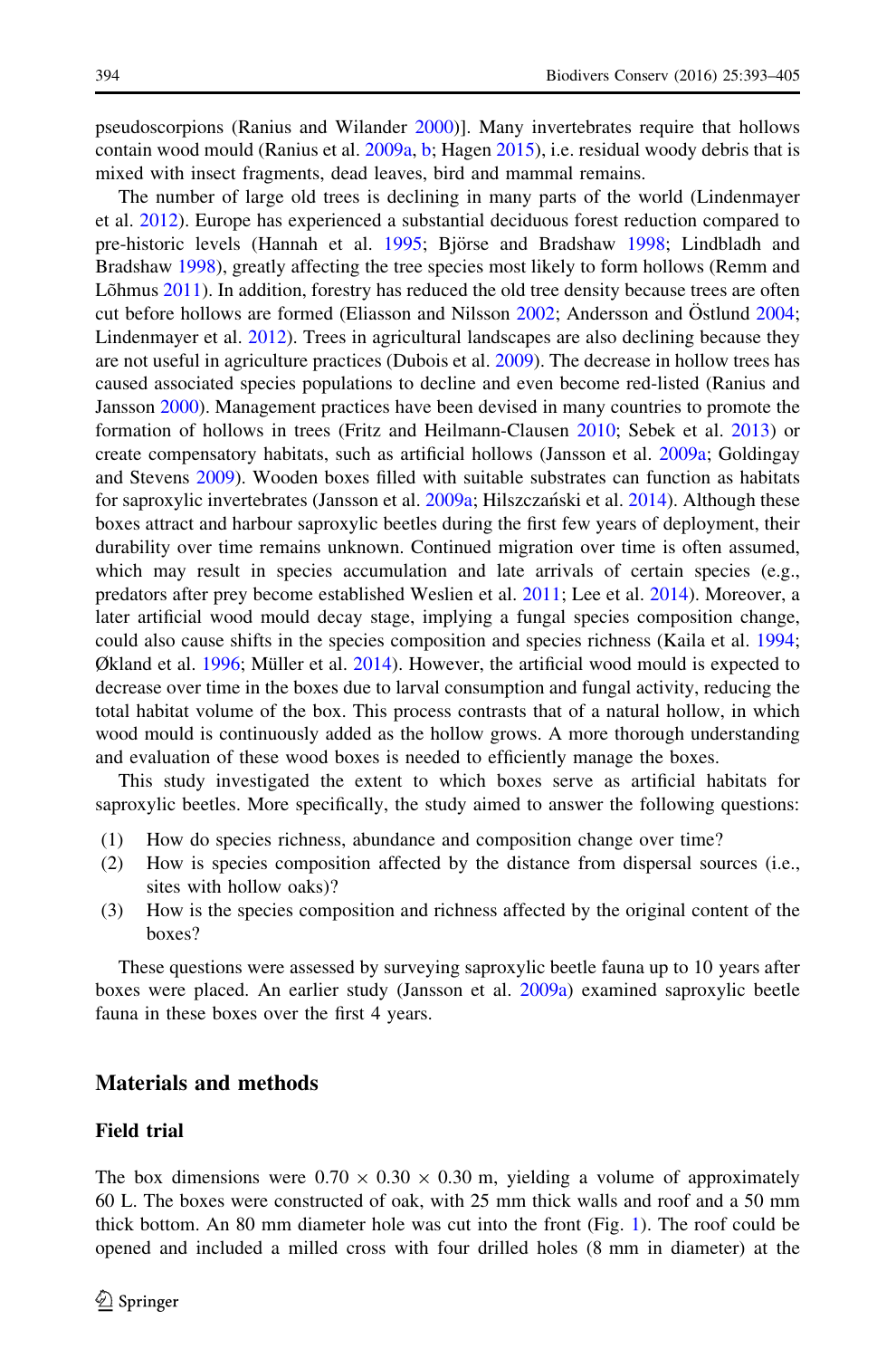<span id="page-2-0"></span>

Fig. 1 A wooden box with a milled cross and holes drilled in the roof. Bowl-shaped clay on the bottom of the box and a transparent window with a door to the right

endpoints of the cross, which allowed rain water penetration. The bottom of the box was covered with 50 mm of clay formed into a bowl shape to retain moisture.

The boxes were filled to 70 % capacity with a mix of oak saw dust  $(50 \%)$ , oak leaves (25 %), hay (10 %), 1 L lucerne flour (2.5 %) (*Medicago falcata*) and 5 L water (12.5 %) at the start of the experiment, emulating the wood mould conditions in hollow trees. In addition, one of four different substrates was added: 1) a dead hen (Gallus domesticus), 2) 1 L of chicken dung, 3) 1 L additional lucerne flour plus 1 L of oat flakes or 4) five potatoes (Table 1). The dead hen and chicken dung were used to mimic the habitat in trunk cavities with bird nests. The lucerne flour and oat flakes increased the protein content and the potatoes created a moist environment. The boxes were suspended on oak trunks,

| <b>Distances</b><br>(m) | Dead<br>hen      | Chicken<br>dung | Lucerne flour<br>and oat flakes | Potatoes         | Total number<br>of boxes<br>12 |  |
|-------------------------|------------------|-----------------|---------------------------------|------------------|--------------------------------|--|
| $\theta$                | 3                |                 | 3                               |                  |                                |  |
| 100                     | $2^{\mathrm{a}}$ |                 | 2                               | $2^{\mathrm{a}}$ | 8                              |  |
| 200                     | 1 <sup>a</sup>   |                 |                                 |                  |                                |  |
| 300                     |                  |                 |                                 |                  |                                |  |
| 400                     |                  |                 |                                 |                  | 4                              |  |
| 600                     | $2^{\mathrm{a}}$ | 2               | 2                               |                  | 8                              |  |
| 1800                    |                  | $2^{\rm a}$     | ∍                               |                  | 8                              |  |

Table 1 Number of boxes per distance from sites with hollow oaks and the different added substrates used in the artificial wood mould

<sup>a</sup> One of these boxes was broken during the course of the study, and hence excluded from the analyses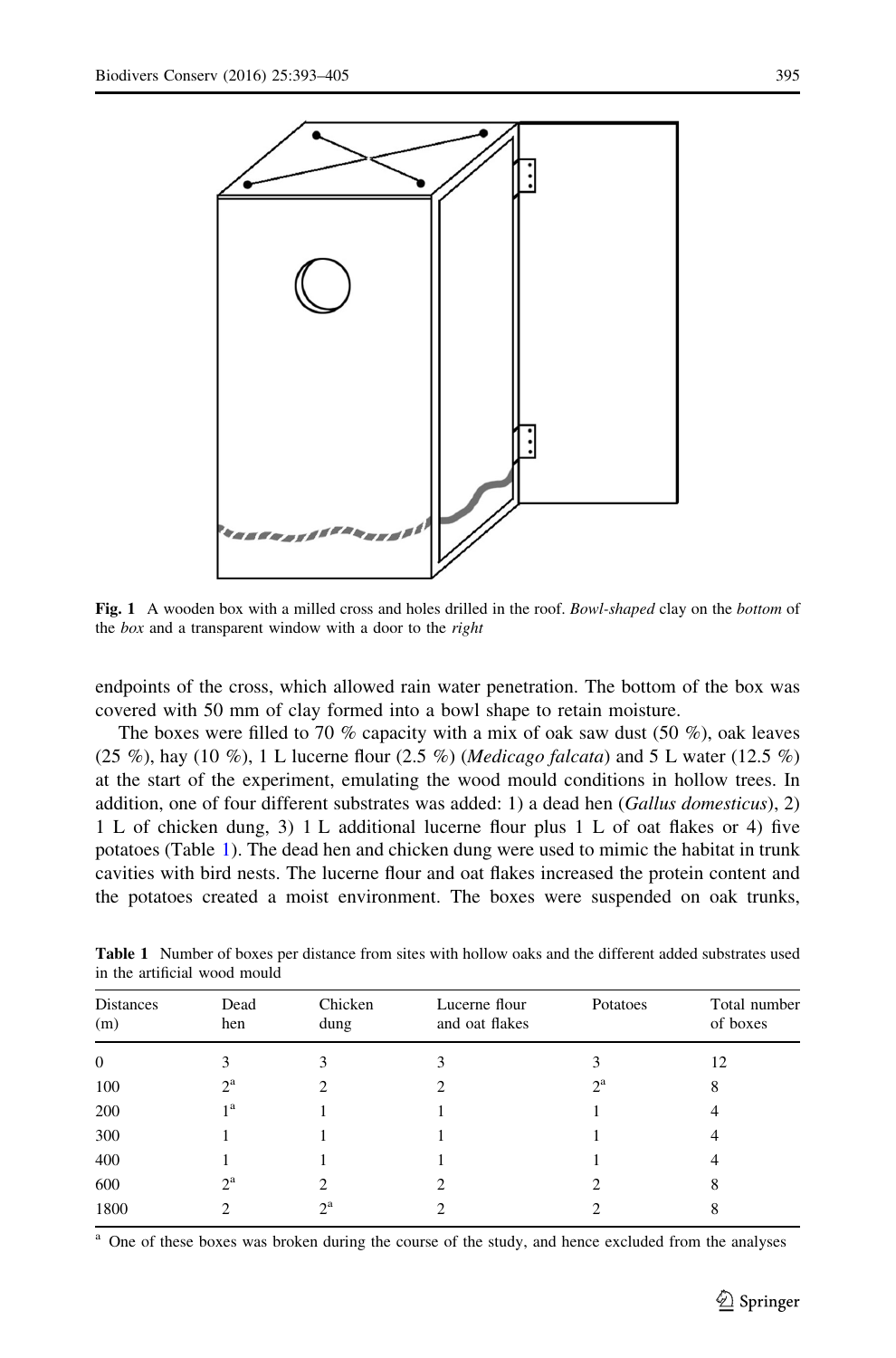approximately 4 m from the ground. The boxes were positioned on the shadiest side of each oak to mimic a more stable environment over time.

The study locations included Bjärka-Säby, Brokind and Grebo, which are situated approximately  $15-20$  km south of Linköping, Sweden (Fig. 2). The distance between the locations ranges from 10 to 20 km. These locations were selected because they are known to harbour species-rich saproxylic invertebrate fauna associated with old hollow oaks (Ranius and Jansson [2000](#page-12-0)). Approximately 50–100 hollow oaks exist in the core areas of each of the three locations. Old hollow oaks were absent in one or more directions, which allowed us to study the effect of the distance from a dispersal source.

Boxes were placed in the core area and at two or three surrounding sites with younger oaks. The surrounding sites were between 100 and 1800 m from the core area (Table [1](#page-2-0)), but in different directions. This range of distances was used because it is similar to the observed dispersal distances of saproxylic beetles (Ranius [2006\)](#page-12-0). Boxes were spaced at a distance of 10–200 m at each site. Core area boxes were placed on old hollow oaks, while boxes at other sites were placed on younger oaks. Each core area was confirmed as the nearest dispersal source for wood mould dependent species by searching for hollow trees before box placement. No hollow trees that could contain large amounts of wood mould existed around the study sites, including Quercus robur, Fraxinus excelsior, Tilia cordata, Acer platanoides, Aesculus hippocastanum and Ulmus glabra.

The box experiments lasted for either ten (Brokind, Bjärka Säby) or nine years (Grebo), but had different starting years (2002, 2003 and 2004, respectively). Henceforth, the term ''final year'' is used for the 10th and 9th years. Five of 48 boxes were broken and discarded during the study period (Table [1](#page-2-0)).



Fig. 2 The locations of the three study sites, south by south-east of Linkoping, Sweden (distance in kilometres)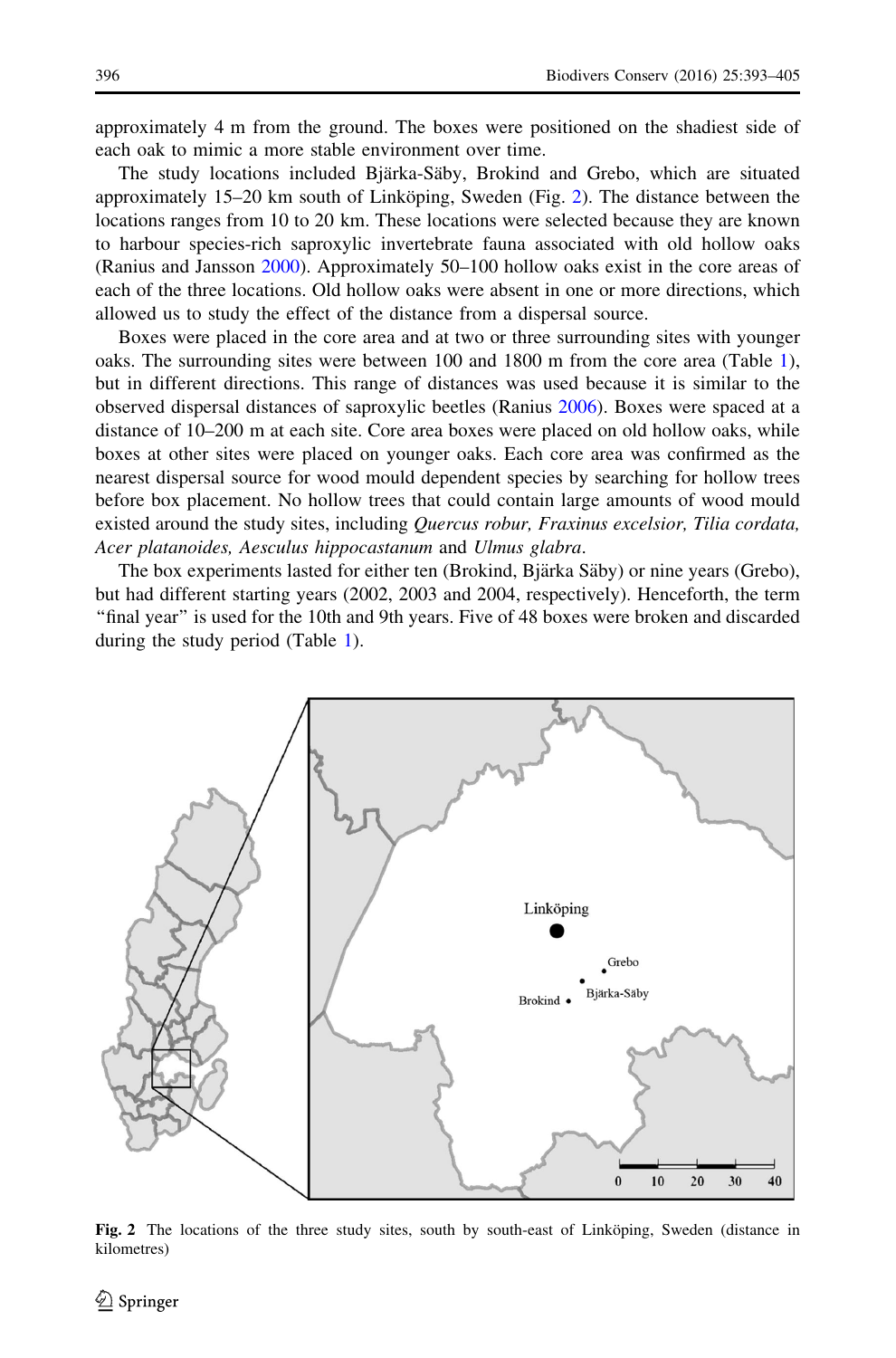#### Invertebrate sampling

Only eclector trap invertebrate sampling data collected during the fourth year and final year were used in this analysis. Sampling was also conducted by placing pitfall traps in the boxes during the second and third years, and the results have been presented elsewhere (Jansson et al. [2009a\)](#page-11-0). An eclector trap means that boxes are covered and sealed with a dark bag made of cloth with a single exit hole (Økland [1996\)](#page-12-0). The hole was located approximately in front of the orifice, and a half transparent white plastic bottle filled with liquid preservatives was placed at the exit hole. The liquid consisted of 50 % propylene glycol, 50 % water and drops of dish soap to eliminate surface tension. The bottles were changed every third week. The sampling began in early spring (March–April) and continued until there no insects emerged (August). In the final year, boxes were taken down permanently and brought to the laboratory for eclector trapping.

Most invertebrates were identified to the species level the authors, but some difficult genera required experts (Stig Lundberg, Arne Ekström, Gunnar Sjödin and Rickard Andersson). All species considered as saproxylic (facultatively or obligatively), according to Dodelin et al. ([2008\)](#page-11-0), were used in the present study. The saproxylic beetle species were also classified into ecological 'guilds' based on preferred microhabitat (Ranius and Jansson [2000\)](#page-12-0), including (i) tree-hollow species (occurs exclusively in rotten wood in hollows), (ii) wood rot species (rotten wood in any part of the trunk), (iii) nest species (nests from birds or other animals in tree hollows), (iv) dry wood species (dead, dry wood in trunks) and (v) fungi species (fruiting bodies of saproxylic fungi). The first three classes were of particular interest because they are more commonly associated with large, hollow oaks than other saproxylic species.

#### Data analyses

Statistical analyses were conducted using the data from year four and the final year because the same species sampling method was used each year.

A Generalized Linear Models for Multivariate Abundance Data (manyGLM) was used to test the effects of time, distance from the core area and substrate type (categorical factor) on the beetle species composition. The model included a negative binomial distribution, unadjusted univariate test and 999 permutations using the mvabund package (Wang et al. [2010](#page-12-0)). The distance was square root transformed prior to the test and the residual normality was visually checked. Two interactions were analysed in addition to the three main factors (time, distance and substrate type), including time  $\times$  distance and time  $\times$  substrate. Hence, manyGLM analysed five factors, resulting in nine estimates per model.

Odds ratios were used to compare the species occurrence odds in the box after 4 years and the last year. A meta-analytical tool (Comprehensive Metaanalysis 2.0; Borenstein et al. [2005](#page-11-0)) was used to calculate the weighted averages for species belonging to different guilds, and for those classified as obligate and facultative. A negative effect was observed for boxes directly placed on hollow trees. Therefore, the odds of finding a species in a box on a hollow oak was compared to a box placed some distance away (using boxes placed in the range of 100–400 m from a core area).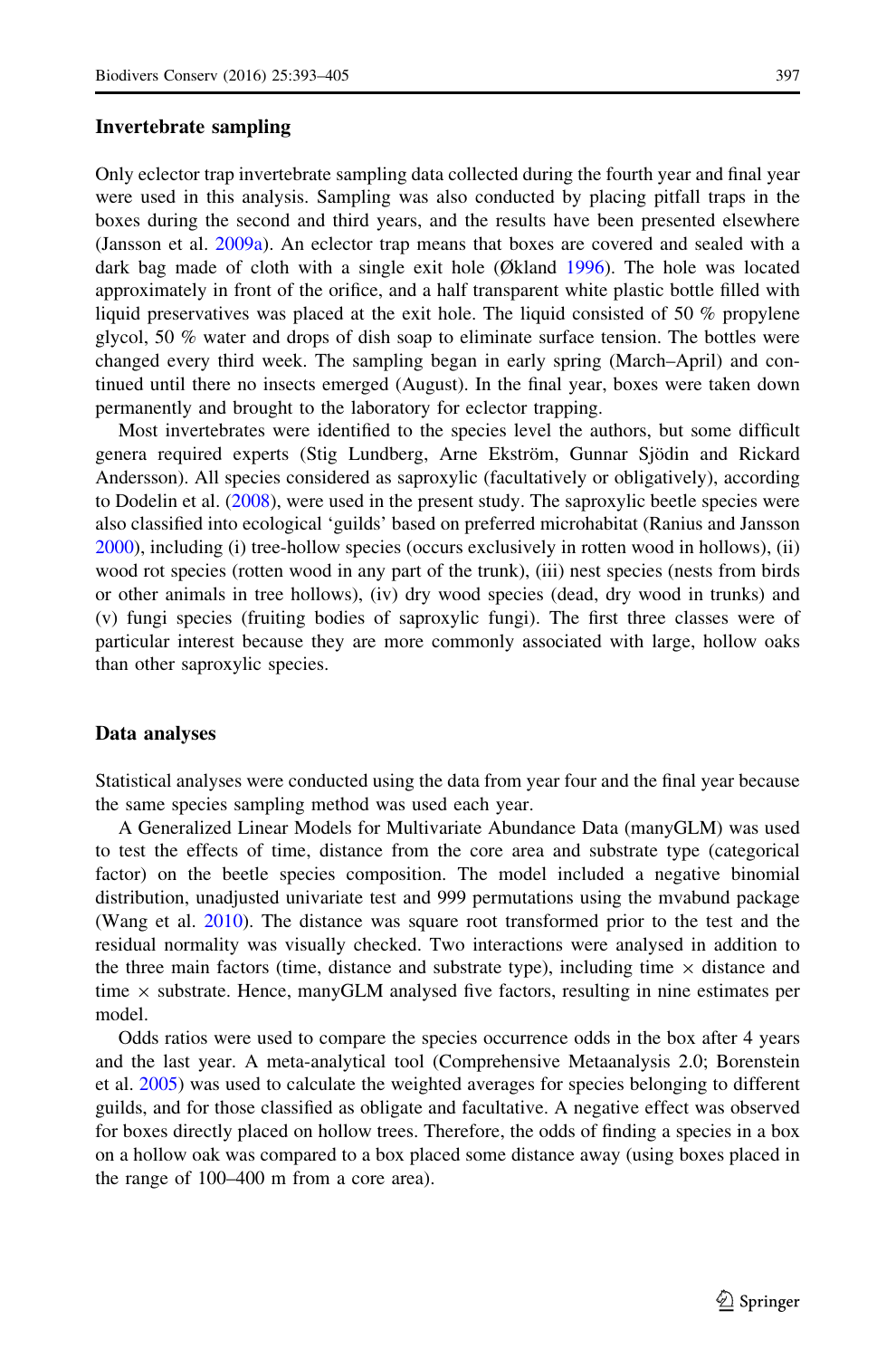### <span id="page-5-0"></span>Results

In total, 2170 specimens of 91 saproxylic beetle species were collected from the boxes using eclector traps during the two sampling periods (Table 2).

According to the manyGLM results, there were no statistically significant effects of time ( $P = 0.103$ ), distance (0.164) from the core area or their interaction (0.536). Speciesbased models included both increasing and decreasing species with age and distance, but among the 10 species contributing most to the overall model, few displayed a significant response (Table [3](#page-6-0)). In addition, the substrate effect estimates were not significant (substrate, time  $\times$  substrate; six P values ranging from 0.134 to 0.233).

Of the 91 saproxylic beetle species sampled in the eclector traps, 62 % exhibited higher odds of occurrence in the fourth year and 31 % higher odds in the final year ([Appendix](#page-8-0)). Among the 15 most frequent species, four and five were significanlty affiliated with the 4th year and the final year, respectively (Fig. [3](#page-7-0)a). Relatively few species occurred in both years (46 %) and many species were singletons (33 %). The guild-wise odds did not change over time, with the exception of fungi species (i.e. feeding on fruiting bodies of saproxylic fungi) that were most frequent during the fourth year (Fig. [3](#page-7-0)b). Facultative saproxylic species were also most frequent during the fourth year (ln(OR) =  $-0.545$ , CI<sub>95%</sub> -0.963,  $-0.127$ ) in contrast to obligate saproxylic species (ln(OR) =  $-0.545$ , Cl<sub>95%</sub>  $-0.455$ , 0.487).

When contrasting boxes placed on hollow oaks with those placed at some distance from a core area (100–400 m), it was apparent from the meta-analysis of all species, that hollow oaks were less preferred (ln(OR) =  $-0.321$ ; CI<sub>95%</sub>  $-0.624$ ,  $-0.018$ ). No differences existed among guilds or when comparing facultative and obligate saproxylic species (data not shown).

## **Discussion**

This study demonstrates that boxes can function as artificial saproxylic beetle habitats for at least 10 years. Furthermore, the distance to real hollow trees affected colonizing species composition.

|                                                         | Year four (SD) | Year ten (SD) | Both years (SD) |
|---------------------------------------------------------|----------------|---------------|-----------------|
| Total number of saproxylic beetle species               | 75             | 42            | 91              |
| Total number of saproxylic beetle specimens             | 1089           | 1081          | 2170            |
| Total number of redlisted saproxylic beetles species    | 8              | 5             | 11              |
| Mean number of saproxylic beetle species per box        | 5.7(4.3)       | 5.0(2.8)      | 10.0(5.1)       |
| Mean number of saproxylic beetle specimens per box      | 25.3(43.2)     | 25.1(36.0)    | 50.5 (54.7)     |
| Total number of HWN species <sup>a</sup>                | 47             | 29            | 55              |
| Total number of HWN specimens <sup>a</sup>              | 669            | 922           | 1591            |
| Mean number of HWN species per box <sup>a</sup>         | 4.1(3.3)       | 3.5(2.2)      | 7.0(3.5)        |
| Mean number of HWN specimens per box <sup>a</sup>       | 15.5(18.7)     | 21.4 (31.3)   | 37.0 (36.8)     |
| Proportion HWN of saproxylic species/specimens $(\%)^a$ | 63/61          | 69/85         | 60/73           |

Table 2 A summary of species and specimens found in 43 boxes with artificial wood mould

<sup>a</sup> HWN saproxylic beetles associated with tree hollows, wood rot, or animal nests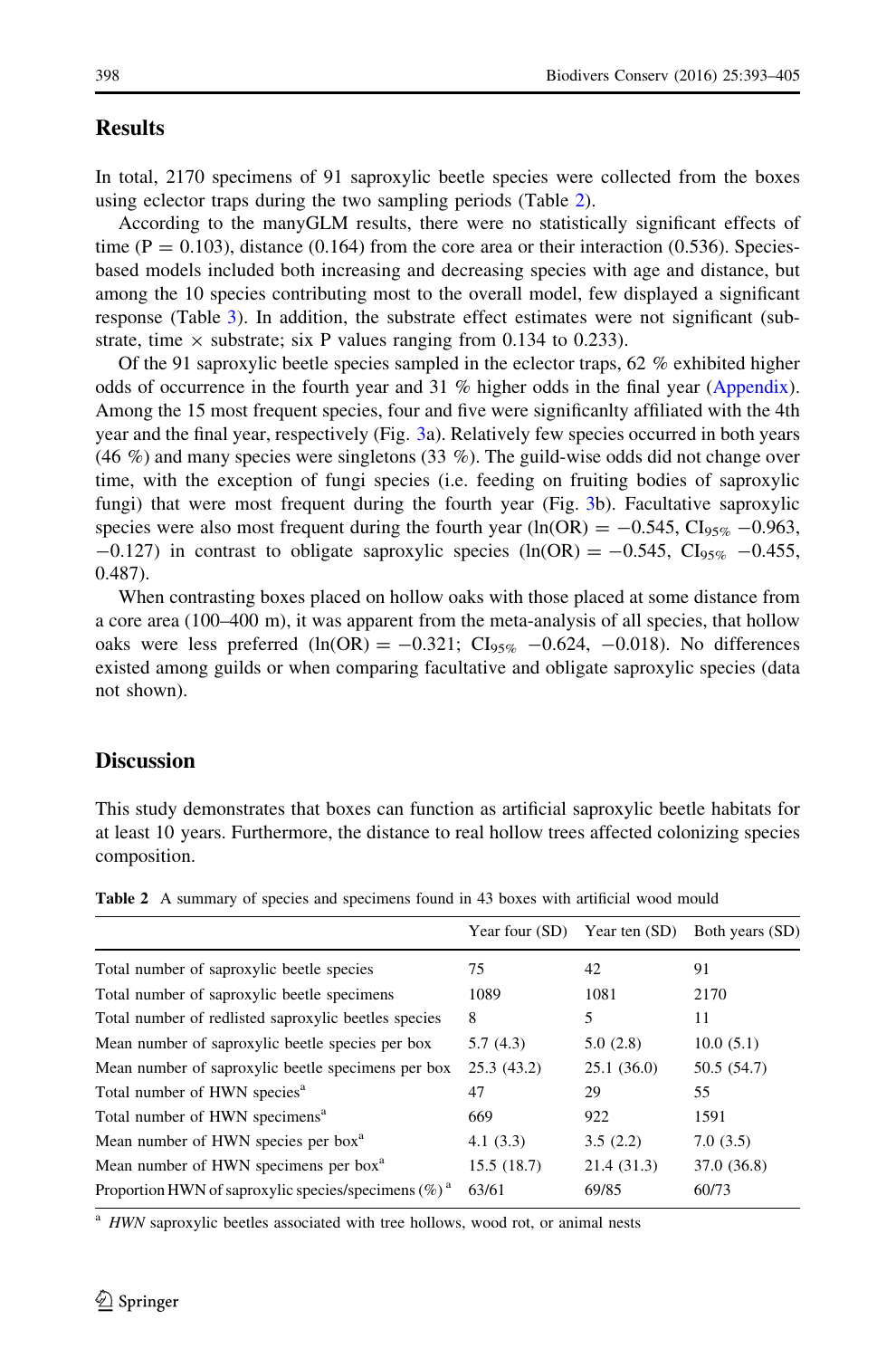|                           | % Contribution to time<br>effect (P value; estimate) | % Contribution to DFCA<br>effect (P value; estimate) | Habitat type<br>(saproxylic type) <sup>a</sup> |  |
|---------------------------|------------------------------------------------------|------------------------------------------------------|------------------------------------------------|--|
| Top-ranked: time effect   |                                                      |                                                      |                                                |  |
| Liocola marmorata         | $7.3$ $(0.039; 0.47)$                                | 1.1(0.775; 0.026)                                    | Hole $(O)$                                     |  |
| Scraptia fuscula          | $7.2$ (0.116; 0.33)                                  | 1.4(0.78; 0.016)                                     | Nest $(O)$                                     |  |
| Ctesias serra             | 7.0(0.02; 1.03)                                      | 2.9(0.358; 0.083)                                    | Rot(0)                                         |  |
| Hypebaeus flavipes        | 5.9(0.063; 0.82)                                     | 0.7(0.884; 0.023)                                    | Rot(O)                                         |  |
| Euplectus mutator         | 5.8 (0.137; 0.31)                                    | 2.4(0.617; 0.026)                                    | (O)                                            |  |
| Anaspis thoracica         | 5.7(0.113; 2.07)                                     | $4.4(0.215; -0.49)$                                  | (O)                                            |  |
| Anaspis marginicollis     | 4.7(0.156; 0.52)                                     | $0.5(0.853; -0.023)$                                 | (O)                                            |  |
| Cryptophagus badius       | 4.7(0.055; 0.53)                                     | 0.7(0.023; 0.43)                                     | Rot(O)                                         |  |
| Ptinus rufipes            | 4.6(0.27; 0.27)                                      | $1.7(0.651;-0.055)$                                  | Rot(O)                                         |  |
| Dasytes cyaneus           | 4.6(0.092; 0.58)                                     | $1.1(0.651;-0.062)$                                  | (O)                                            |  |
| Top-ranked: DFCA effect   |                                                      |                                                      |                                                |  |
| Ptinus fur $(\varphi)$    | 2.8(0.627; 0.14)                                     | $11.9(0.004; -0.32)$                                 | Hole $(F)$                                     |  |
| Trox scaber               | $0.2$ (0.042; $-2.04$ )                              | 9.0(0.017; 0.13)                                     | Nest $(F)$                                     |  |
| Atomaria morio            | 3.6(0.076; 0.49)                                     | 7.4 $(0.107; -1.58)$                                 | Nest $(F)$                                     |  |
| Phyllodrepa melanocephala | $0.3(0.126; -2.63)$                                  | $6.3$ $(0.235; 0.18)$                                | (F)                                            |  |
| Cryptophagus micaceus     | $0.6(0.689; -0.064)$                                 | 6.0(0.274; 0.19)                                     | Nest $(O)$                                     |  |
| Prionychus ater           | 4(0.485; 0.20)                                       | $5.2(0.2; -0.12)$                                    | Hole $(O)$                                     |  |
| Anaspis thoracica         | 5.7(0.113; 2.07)                                     | 4.4 $(0.215; -0.49)$                                 | (O)                                            |  |
| Anthrenus museorum        | $4.3(0.207; -0.25)$                                  | $4.0$ (0.167; $-0.13$ )                              | Nest $(F)$                                     |  |
| Dropephylla ioptera       | $0(0.376; -0.66)$                                    | $3.9(0.112; -0.46)$                                  | Hole $(O)$                                     |  |
| Ctesias serra             | 7(0.02; 1.03)                                        | 2.9 (0.358; 0.083)                                   | Rot(0)                                         |  |
|                           |                                                      |                                                      |                                                |  |

<span id="page-6-0"></span>Table 3 The top 10 saproxylic species that contributed to the time effect and the distance from the core area (DFCA) effect

Partial results from many generalized linear models for multivariate abundance data (GLM)

 $a$  Nest nest species, hollow tree-hollow species, rot wood rot species, O obligate saproxylic species,  $F$  facultative saproxylic species

#### Changes over time

The species richness decreased between year four and the final year (Table [2](#page-5-0)). This decrease may be due to a wood mould decrease, as the wood mould volume had decreased by 65 % after 10 years (data not shown). All saproxylic beetle guilds experienced species richness declines from the fourth to the final year, but the total abundance of species associated with tree hollows, wood rot and animal nests increased (Table [2](#page-5-0)). Thus, the beetle assemblage became increasingly dominated by specialized hollow tree species. This dominance in the final year may occur because the artificial wood mould becomes increasingly similar to real wood mould. Saproxylic fauna generally changes with succession, and many species occur in the later decay stages (Kaila et al. [1994](#page-12-0); Økland et al. [1996;](#page-12-0) Lassauce et al.  $2011$ ; Müller et al.  $2014$ ; Milberg et al.  $2016$ ). In contrast, the facultative saproxylic species generally decreased over time. Consequently, the species composition developed an increasingly higher degree of specialisation to wood mould. Among the noteworthy species using the boxes was *Osmoderma eremita* (NT, Gärdenfors [2010\)](#page-11-0), of which four specimens were recorded in the last year. O. eremita requires old trees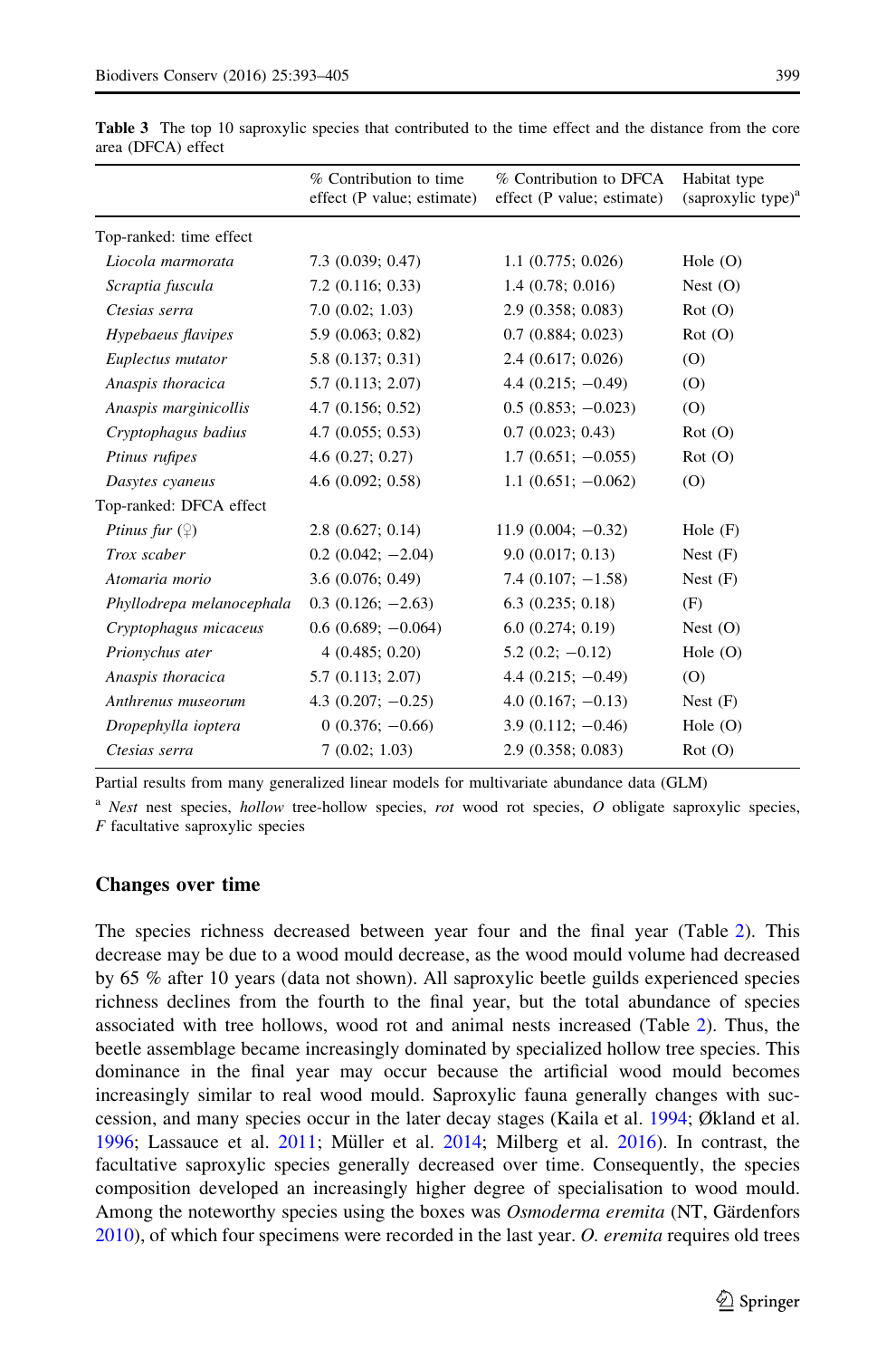<span id="page-7-0"></span>

Fig. 3 ln (Odds ratios) for: a 15 of the most frequent saproxylic beetle species found in boxes with artificial wood mould, comparing the fourth year and final year occurrences. Bars indicate 95 % confidence intervals, the zero reference line indicates no difference and positive values indicate that the species was more common during the last year. O and F refer to obligate and facultative saproxylic species. Guild type is also given as rot, nest, hollow, fungi and dry. b Weighted average of ln(OR) per guild, based on all species classified as belonging to a guild ( $N = 66$ ). "Overall" refers to the outcome when analysing all saproxylic beetle species identified  $(N = 91)$ 

with large amounts of wood mould (Ranius et al. [2009a,](#page-12-0) [b](#page-12-0)). The species is an indicator of high saproxylic beetle species richness (Ranius [2002](#page-12-0); Jansson et al. [2009b\)](#page-11-0) and has been proposed as an umbrella species for saproxylic environments.

#### Distance from dispersal sources

Steady species declines were expected with distance from core areas based on previously observed beetle dispersal limitations in hollow oaks (Ranius and Hedin [2001](#page-12-0); Ranius [2006;](#page-12-0) Jansson et al. [2009a](#page-11-0)). However, such a trend was not apparent in the data. This result may suggest that hollow oaks do not constitute the main source habitats of some species. In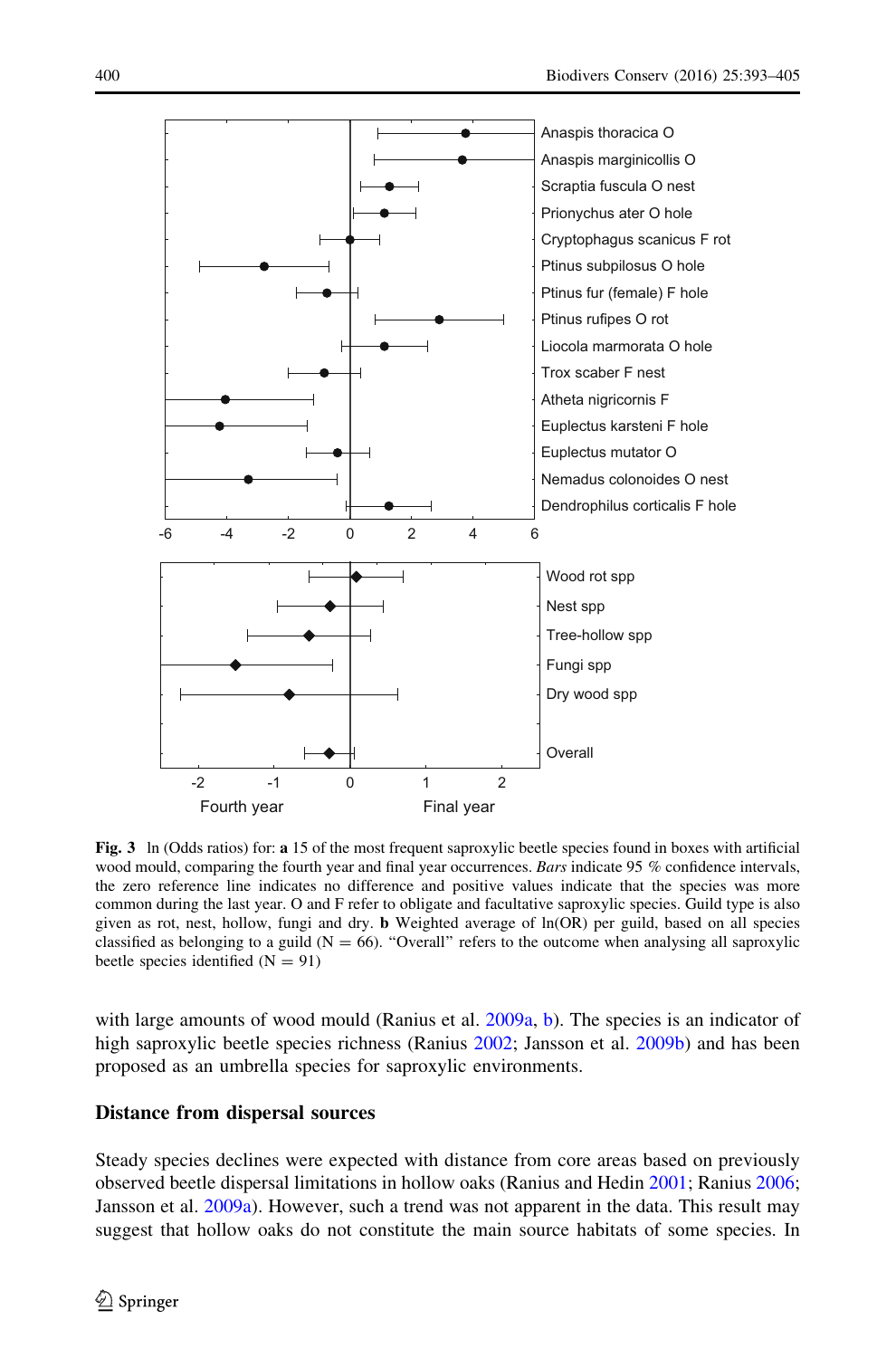<span id="page-8-0"></span>addition, the boxes placed on the trunks of hollow oaks may directly 'compete' with hollow trees for migrating beetles, while boxes placed at a distance from the hollow oaks might attract a larger proportion of the dispersing beetles (cf Ranius et al. [2010](#page-12-0)). This assumption was confirmed by comparing the odds of finding a species in a box on a hollow oak in a core area with that of finding a species in a box on a non-hollow oak at some distance away. Hence, a box's benefit may improve if not placed directly on hollow oaks, but on other trees, possibly at a distance from a hollow oak core area.

#### Original box contents

Neither the different artificial wood mould additives nor the the interactions between time and the additives suggested any influence on composition of the saproxylic beetle species composition (manyGLM). Jansson et al. ([2009a](#page-11-0)) reported differences in the number of specimens between substrate types for some groups after 4 years, suggesting that potential initial benefits decrease as the decay process continues.

#### Box usage in conservation management

91 saproxylic beetle species, including a saproxylic environment umbrella species, were detected in this analysis, suggesting that boxes with sawdust are sufficient artificial habitats. With some modification in box design, and a strategy for refilling boxes, they could fulfil their intended role in conservation of saproxylic species. The goals of such projects may be to increase the available habitat or to connect isolated sites. Mature boxes may also be used to translocate saproxylic beetle assemblages.

Five boxes were broken during the 10 year period (Table [1](#page-2-0)). The metallic band holding the box was only attached to the back side of the box and a whole side could come loose. Therefore, the box suspension should be improved so that all sides of the box are held together by the metallic band if used in future conservation management projects. Moreover, some of the boxes began to leak wood mould after the 10 year period when the wood had begun to disintegrate due to larvae consumption, wasp gnawing or other reasons. Therefore, the bottom of a box should be covered with a non-consumable substance, such as a plastic sheet. The boxes could also benefit from being larger to obtain a more stable micro-climate. Finally, material that can develop into wood mould must eventually be added to the boxes. Small, annual additions would mimic the dynamics in a tree hollow, but longer intervals can be used for practical and logistical reasons.

Acknowledgments We thank Stig Lundberg, Arne Ekström, Gunnar Sjödin and Rickard Andersson for help with beetle identification. We also thank Stiftelsen Oscar och Lili Lamms minne and Eklandskapsfonden i Linköpings kommun for financial support.

# Appendix

See Table [4](#page-9-0).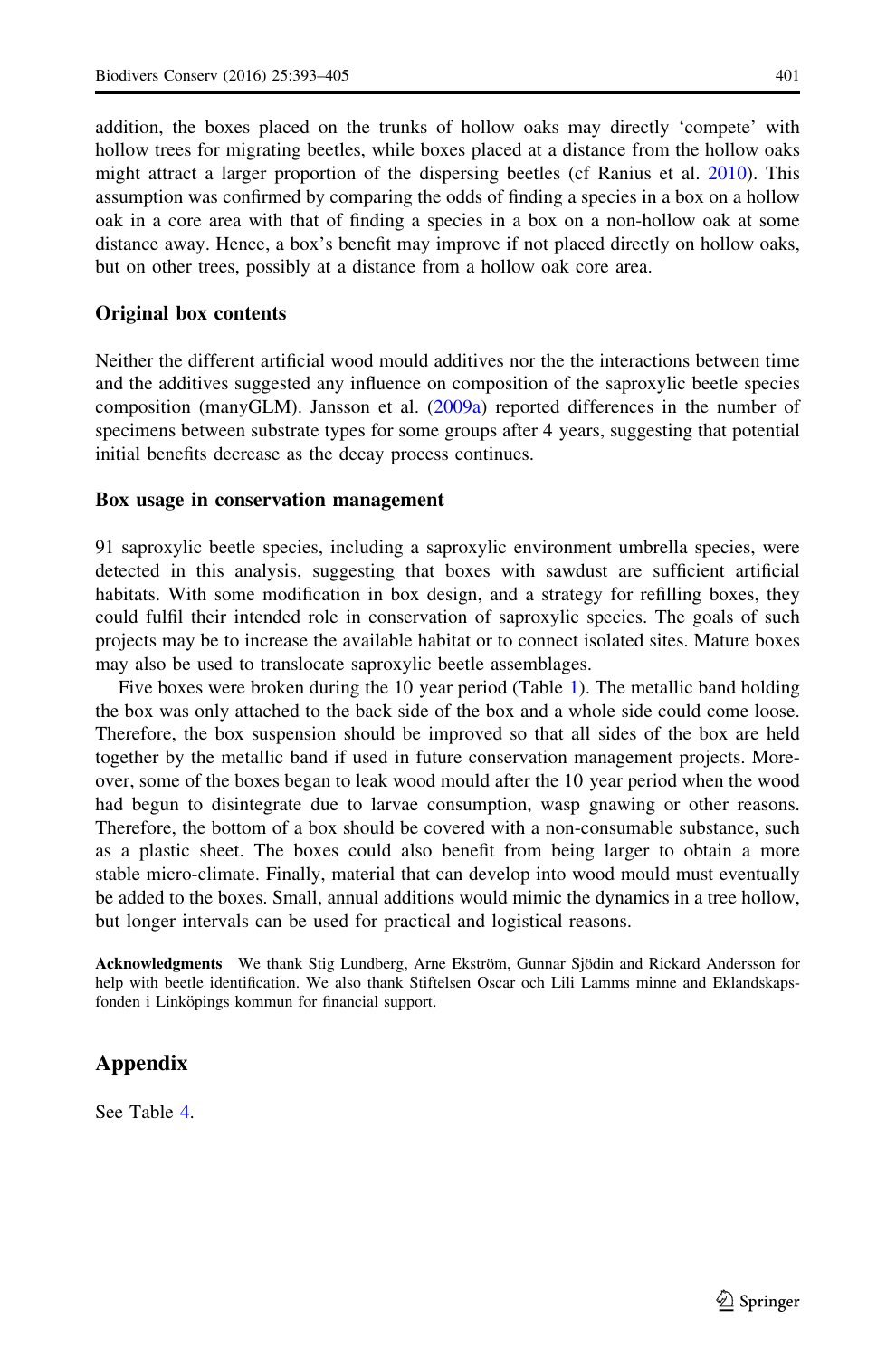| Species name                       | Obligate or<br>facultative<br>saproxylic<br>species | Guild       | Red<br>listed<br>2010 | Ln (OR) | Lower<br>$\text{Cl}_{95\%}$ | Upper<br>$CI95%$ | Number of<br>occurrences<br>in boxes<br>$(max 2 \times 43)$ |
|------------------------------------|-----------------------------------------------------|-------------|-----------------------|---------|-----------------------------|------------------|-------------------------------------------------------------|
| Plegaderus caesus                  | $\mathbf O$                                         | Hole        |                       | $-1.66$ | $-4.72$                     | 1.41             | $\mathbf{2}$                                                |
| Gnathoncus<br>buyssoni/nannetensis | F                                                   | Nest        |                       | 0.00    | $-2.80$                     | 2.80             | $\mathfrak{2}$                                              |
| Dendrophilus corticalis            | F                                                   | Hole        |                       | 1.26    | $-0.12$                     | 2.65             | 12                                                          |
| Paromalus flavicornis              | О                                                   | Rot         |                       | $-1.12$ | $-4.35$                     | 2.11             | $\mathbf{1}$                                                |
| Margarinotus striola               | F                                                   | Hole        |                       | $-1.12$ | $-4.35$                     | 2.11             | $\mathbf{1}$                                                |
| Nemadus colonoides                 | О                                                   | Nest        |                       | $-3.31$ | $-6.18$                     | $-0.43$          | 10                                                          |
| Stenichnus bicolor                 | F                                                   |             |                       | $-1.12$ | $-4.35$                     | 2.11             | 1                                                           |
| Stenichnus godarti                 | О                                                   | Hole        |                       | $-1.66$ | $-4.72$                     | 1.41             | $\mathfrak{2}$                                              |
| Scydmaenus hellwigii               | F                                                   | Nest        |                       | $-1.12$ | $-4.35$                     | 2.11             | $\mathbf{1}$                                                |
| Velleius dilatatus                 | F                                                   | Nest        |                       | $-1.12$ | $-4.35$                     | 2.11             | 1                                                           |
| Bisnius subuliformis               | О                                                   | Nest        |                       | $-2.71$ | $-5.62$                     | 0.20             | 6                                                           |
| Bibloporus bicolor                 | О                                                   | Rot         |                       | $-1.12$ | $-4.35$                     | 2.11             | $\mathbf{1}$                                                |
| Gabrius splendidulus               | F                                                   |             |                       | $-1.12$ | $-4.35$                     | 2.11             | $\mathbf{1}$                                                |
| Thamiaraea hospita                 | О                                                   |             | NT                    | $-1.66$ | $-4.72$                     | 1.41             | $\mathfrak{2}$                                              |
| Quedius brevicornis                | О                                                   | <b>Nest</b> |                       | $-1.66$ | $-4.72$                     | 1.41             | 2                                                           |
| Quedius mesomelinus                | F                                                   | Nest        |                       | $-0.72$ | $-3.16$                     | 1.72             | 3                                                           |
| Quedius cruentus                   | F                                                   | Nest        |                       | $-2.02$ | $-5.01$                     | 0.98             | 3                                                           |
| Quedius xanthopus                  | F                                                   | Fungi       |                       | $-1.12$ | $-4.35$                     | 2.11             | 1                                                           |
| Euplectus nanus                    | F                                                   | Hole        |                       | $-2.52$ | $-5.45$                     | 0.41             | 5                                                           |
| Euplectus mutator                  | О                                                   |             |                       | $-0.41$ | $-1.44$                     | 0.62             | 19                                                          |
| Euplectus karsteni                 | F                                                   | Hole        |                       | $-4.24$ | $-7.09$                     | $-1.39$          | 19                                                          |
| Hapalaraea pygmaea                 | О                                                   | Nest        |                       | 1.66    | $-1.41$                     | 4.72             | 2                                                           |
| Phyllodrepa melanocephala          | F                                                   |             |                       | 0.31    | $-1.25$                     | 1.87             | 7                                                           |
| Dropephylla ioptera                | O                                                   | Hole        |                       | 0.00    | $-2.80$                     | 2.80             | 2                                                           |
| Hapalaraea nigra                   | F                                                   | Fungi       |                       | $-2.29$ | $-5.25$                     | 0.66             | 4                                                           |
| Hapalaraea floralis                | F                                                   | Nest        |                       | $-1.66$ | $-4.72$                     | 1.41             | 2                                                           |
| Haploglossa villosula              | F                                                   | Nest        |                       | $-2.71$ | $-5.62$                     | 0.20             | 6                                                           |
| Atheta nigricornis                 | F                                                   |             |                       | $-4.05$ | $-6.90$                     | $-1.20$          | 17                                                          |
| Atheta crassicornis                | F                                                   |             |                       | $-1.66$ | $-4.72$                     | 1.41             | $\boldsymbol{2}$                                            |
| Atheta euryptera                   | F                                                   |             |                       | $-1.12$ | $-4.35$                     | 2.11             | 1                                                           |
| Trox scaber                        | F                                                   | Nest        |                       | $-0.83$ | $-2.00$                     | 0.34             | 15                                                          |
| Liocola marmorata                  | О                                                   | Hole        |                       | 1.11    | $-0.29$                     | 2.52             | 11                                                          |
| Osmoderma eremita                  | О                                                   | Hole        | NT                    | 1.66    | $-1.41$                     | 4.72             | $\mathfrak{2}$                                              |
| Ampedus nigrinus                   | O                                                   |             |                       | $-1.66$ | $-4.72$                     | 1.41             | $\overline{\mathbf{c}}$                                     |
| Ampedus nigroflavus                | О                                                   | Rot         | $_{\rm NT}$           | 0.00    | $-1.46$                     | 1.46             | $\,$ 8 $\,$                                                 |
| Ampedus tristis                    | О                                                   |             |                       | $-1.12$ | $-4.35$                     | 2.11             | $\mathbf{1}$                                                |
| Ampedus pomorum                    | О                                                   | Rot         |                       | $-1.12$ | $-4.35$                     | 2.11             | $\mathbf{1}$                                                |
| Ampedus hjorti                     | О                                                   | Hole        |                       | $-1.66$ | $-4.72$                     | 1.41             | $\boldsymbol{2}$                                            |
| Ampedus balteatus                  | О                                                   | Rot         |                       | $-2.02$ | $-5.01$                     | 0.98             | 3                                                           |
| Melanotus castanipes               | $\mathbf O$                                         | Rot         |                       | $-1.12$ | $-4.35$                     | 2.11             | $\mathbf{1}$                                                |

<span id="page-9-0"></span>Table 4 Saproxylic beetle species recorded in boxes with artificial wood mould evaluated as an intervention method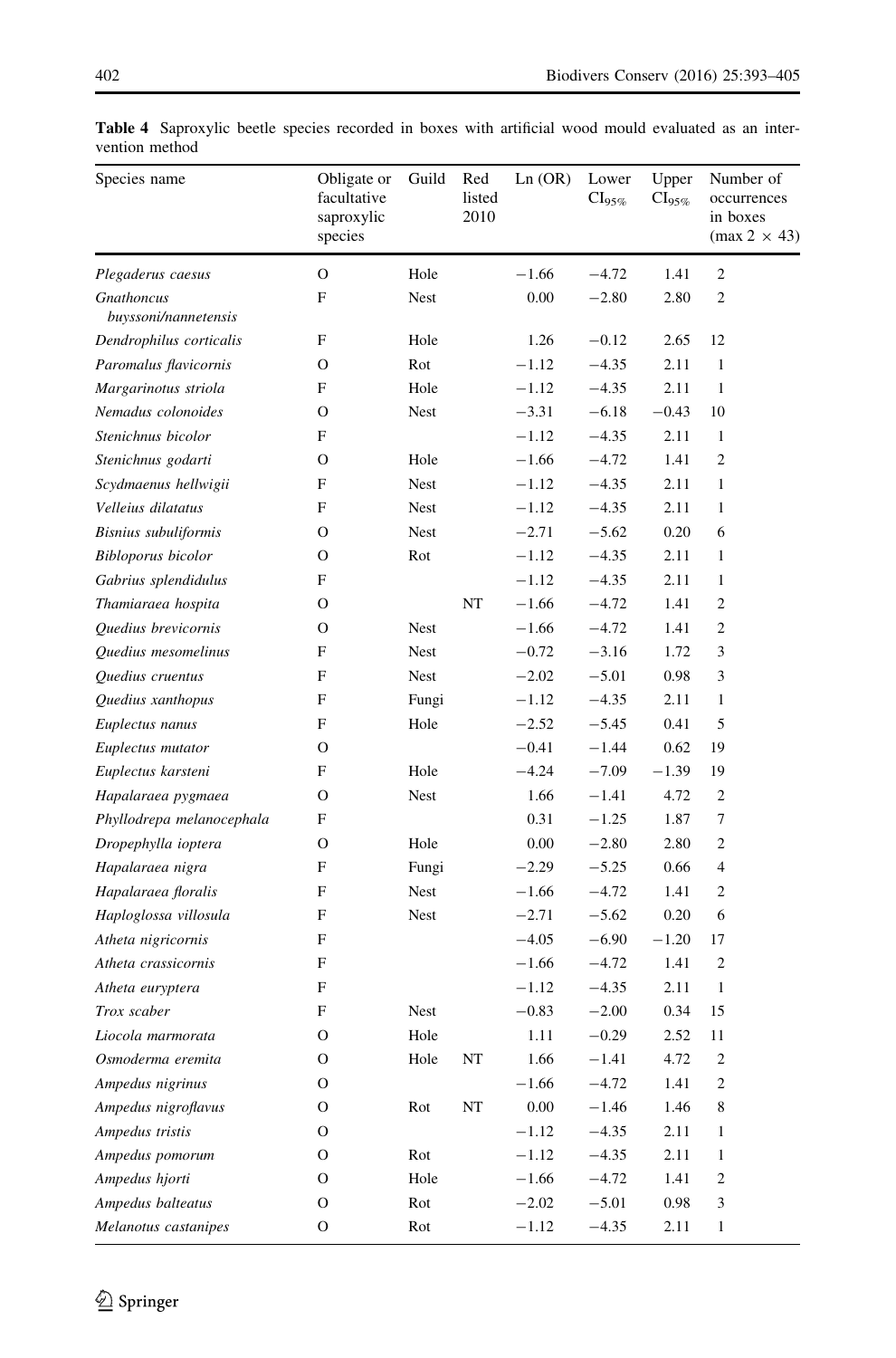#### Table 4 continued

| Species name               | Obligate or<br>facultative<br>saproxylic<br>species | Guild | Red<br>listed<br>2010 | Ln (OR) | Lower<br>$CI_{95\%}$ | Upper<br>$CI_{95\%}$ | Number of<br>occurrences<br>in boxes<br>$(max 2 \times 43)$ |
|----------------------------|-----------------------------------------------------|-------|-----------------------|---------|----------------------|----------------------|-------------------------------------------------------------|
| Aulonothroscus brevicollis | $\mathbf F$                                         |       |                       | $-1.12$ | $-4.35$              | 2.11                 | $\mathbf{1}$                                                |
| Dermestes lardarius        | F                                                   | Nest  |                       | $-1.12$ | $-4.35$              | 2.11                 | $\mathbf{1}$                                                |
| Globicornis nigripes       | O                                                   | Nest  | NT                    | 1.12    | $-2.11$              | 4.35                 | $\mathbf{1}$                                                |
| Megatoma undata            | F                                                   | Rot   |                       | $-0.74$ | $-2.50$              | 1.01                 | 6                                                           |
| Anthrenus scrophulariae    | F                                                   | Nest  |                       | 1.71    | $-0.48$              | 3.90                 | 6                                                           |
| Anthrenus museorum         | F                                                   | Nest  |                       | 0.00    | $-1.66$              | 1.66                 | 6                                                           |
| Ctesias serra              | O                                                   | Rot   |                       | 1.20    | $-0.460$             | 2.86                 | 8                                                           |
| Ptinus rufipes             | O                                                   | Rot   |                       | 2.90    | 0.81                 | 4.99                 | 14                                                          |
| Ptinus fur (female)        | F                                                   | Hole  |                       | $-0.75$ | $-1.75$              | 0.25                 | 22                                                          |
| Ptinus subpilosus          | O                                                   | Hole  |                       | $-2.79$ | $-4.88$              | $-0.70$              | 13                                                          |
| Xestobium rufovillosum     | O                                                   | Dry   |                       | $-1.66$ | $-4.72$              | 1.41                 | $\mathfrak{2}$                                              |
| Gastrallus immarginatus    | O                                                   | Dry   |                       | $-1.12$ | $-4.35$              | 2.11                 | 1                                                           |
| Hemicoelus canaliculatus   | O                                                   | Dry   |                       | 1.12    | $-2.11$              | 4.35                 | $\mathbf{1}$                                                |
| Lyctus linearis            | O                                                   | Dry   | VU                    | $-1.12$ | $-4.35$              | 2.11                 | $\mathbf{1}$                                                |
| Lymexylon navale           | O                                                   | Dry   | NT                    | $-1.12$ | $-4.35$              | 2.11                 | $\mathbf{1}$                                                |
| Hypebaeus flavipes         | O                                                   | Rot   | VU                    | 0.31    | $-1.25$              | 1.87                 | 7                                                           |
| Dasytes cyaneus            | O                                                   |       |                       | 3.04    | 0.15                 | 5.92                 | 8                                                           |
| Trichoceble memnonia       | O                                                   | rot   |                       | 1.12    | $-2.11$              | 4.35                 | 1                                                           |
| Rhizophagus cribratus      | O                                                   | Rot   |                       | $-1.12$ | $-4.35$              | 2.11                 | 1                                                           |
| Cryptophagus acutangulus   | F                                                   |       |                       | $-1.12$ | $-4.35$              | 2.11                 | $\mathbf{1}$                                                |
| Cryptophagus badius        | O                                                   | Rot   |                       | 0.00    | $-2.80$              | 2.80                 | $\mathfrak{2}$                                              |
| Cryptophagus confusus      | F                                                   | Hole  |                       | $-2.02$ | $-5.01$              | 0.98                 | 3                                                           |
| Cryptophagus micaceus      | O                                                   | Nest  |                       | 0.00    | $-1.46$              | 1.46                 | 8                                                           |
| Cryptophagus quercinus     | O                                                   | Hole  | NT                    | 1.66    | $-1.41$              | 4.72                 | 2                                                           |
| Cryptophagus dentatus      | F                                                   | Fungi |                       | $-2.02$ | $-5.01$              | 0.98                 | 3                                                           |
| Cryptophagus scanicus      | F                                                   | Rot   |                       | 0.00    | $-0.97$              | 0.97                 | 22                                                          |
| Cryptophagus reflexus      | F                                                   |       |                       | $-1.12$ | $-4.35$              | 2.11                 | $\mathbf{1}$                                                |
| Cryptophagus scutellatus   | F                                                   |       |                       | $-1.12$ | $-4.35$              | 2.11                 | $\mathbf{1}$                                                |
| Atomaria morio             | F                                                   | Nest  |                       | 1.92    | $-0.24$              | 4.08                 | 7                                                           |
| Dacne bipustulata          | O                                                   | Fungi |                       | $-1.12$ | $-4.35$              | 2.11                 | $\mathbf{1}$                                                |
| Cerylon histeroides        | O                                                   | Rot   |                       | $-1.12$ | $-4.35$              | 2.11                 | 1                                                           |
| Latridius minutus          | F                                                   |       |                       | 1.15    | $-1.16$              | 3.45                 | $\overline{4}$                                              |
| Latridius nidicola         | F                                                   |       |                       | 0.72    | $-1.72$              | 3.16                 | 3                                                           |
| Latridius consimilis       | F                                                   |       |                       | $-1.12$ | $-4.35$              | 2.11                 | $\mathbf{1}$                                                |
| Corticaria serrata         | F                                                   |       |                       | $-1.71$ | $-3.90$              | 0.48                 | 6                                                           |
| Corticaria longicollis     | F                                                   |       |                       | 1.12    | $-2.11$              | 4.35                 | $\mathbf{1}$                                                |
| Corticarina minuta         | F                                                   |       |                       | 1.12    | $-2.11$              | 4.35                 | 1                                                           |
| Corticarina similata       | F                                                   |       |                       | 1.66    | $-1.41$              | 4.72                 | 2                                                           |
| Mycetophagus 4-guttatus    | F                                                   | Fungi | NT                    | $-1.12$ | $-4.35$              | 2.11                 | 1                                                           |
| Diaperis boleti            | O                                                   | Fungi |                       | $-1.12$ | $-4.35$              | 2.11                 | 1                                                           |
| Tenebrio opacus            | O                                                   | Hole  | VU                    | $-1.12$ | $-4.35$              | 2.11                 | 1                                                           |
| Tenebrio molitor           | F                                                   | Nest  |                       | 2.02    | $-0.98$              | 5.01                 | 3                                                           |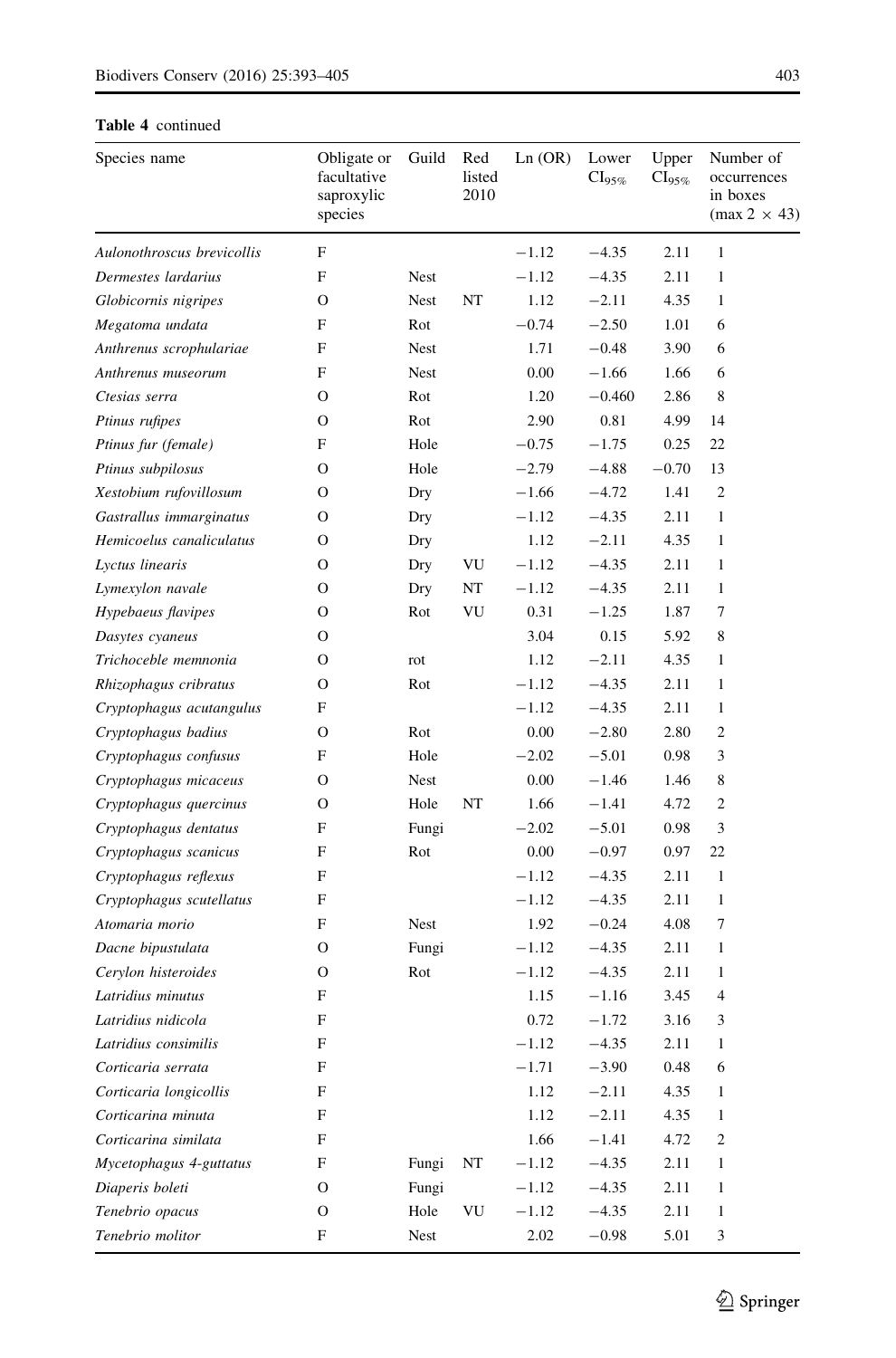| Species name              | Obligate or<br>facultative<br>saproxylic<br>species | Guild       | Red<br>listed<br>2010 | Ln (OR) | Lower<br>$\text{\rm Cl}_{95\%}$ | Upper<br>$Cl_{95\%}$ | Number of<br>occurrences<br>in boxes<br>$(max 2 \times 43)$ |
|---------------------------|-----------------------------------------------------|-------------|-----------------------|---------|---------------------------------|----------------------|-------------------------------------------------------------|
| Prionychus ater           | O                                                   | Hole        |                       | 1.11    | 0.096                           | 2.13                 | 23                                                          |
| Pseudocistela ceramboides | $\circ$                                             | Hole        |                       | 1.12    | $-2.11$                         | 4.35                 | 1                                                           |
| Mycetochara humeralis     | $\circ$                                             | Hole        | NT                    | $-1.66$ | $-4.72$                         | 1.41                 | $\overline{2}$                                              |
| Mycetochara linearis      | $\circ$                                             | Rot         |                       | $-1.66$ | $-4.72$                         | 1.41                 | $\overline{c}$                                              |
| Scraptia fuscula          | $\circ$                                             | <b>Nest</b> |                       | 1.28    | 0.34                            | 2.23                 | 30                                                          |
| Anaspis marginicollis     | O                                                   |             |                       | 3.65    | 0.79                            | 6.51                 | 13                                                          |
| Anaspis rufilabris        | $\circ$                                             |             |                       | 2.71    | $-0.20$                         | 5.62                 | 6                                                           |
| Anaspis thoracica         | O                                                   |             |                       | 3.76    | 0.90                            | 6.61                 | 14                                                          |
| Malachius bipustulatus    | O                                                   | Rot         |                       | 3.18    | 0.30                            | 6.01                 | 9                                                           |
|                           |                                                     |             |                       |         |                                 |                      |                                                             |

#### <span id="page-11-0"></span>Table 4 continued

In total, 43 boxes were sampled after 4 and 9 or 10 years in the field.  $Ln(OR)$  is the  $ln(odds ratio)$  contrasting these two time points; a positive value means an increase over time

### **References**

- Andersson R, Östlund L (2004) Spatial patterns, density changes and implications on biodiversity for old trees in the boreal landscape of northern Sweden. Biol Conserv 118:443–453
- Björse G, Bradshaw R (1998) 2000 years of forest dynamics in southern Sweden: suggestions for forest management. For Ecol Manag 104:15–26
- Borenstein M, Hedges L, Higgins J, Rothstein H (2005) Comprehensive meta-analysis version 2. Biostat, Englewood. [www.meta-analysis.com](http://www.meta-analysis.com)
- Bryant G, Dundas S, Fleming P, Bennett N (2012) Tree hollows are of conservation importance for a Near-Threatened python species. J Zool 286:81–92
- Dodelin B, Ballot P, Stokland J (2008) The saproxylic database checklist of beetles, vers. 8/2008. [http://](http://radon.uio.no/WDD/Login.aspx%3fReturnUrl%3d%252fwdd%252fDefault.aspx) [radon.uio.no/WDD/Login.aspx?ReturnUrl=%2fwdd%2fDefault.aspx.](http://radon.uio.no/WDD/Login.aspx%3fReturnUrl%3d%252fwdd%252fDefault.aspx) Accessed 10 Dec 2010
- Dubois G, Vignon V, Delettre YR, Rantier Y, Vernon P, Burel F (2009) Factors affecting the occurrence of the the endangered saproxylic beetle Osmoderma eremita (Scopoli, 1763) (Coleoptera: Cetoniidae) in an agricultural landscape. Landsc Urban Plan 91:152–159
- Eliasson P, Nilsson S (2002) You should hate young oaks and young noblemen: the environmental history of oaks in eighteenth- and nineteenth-century Sweden. Environ Hist 7:659–677
- Fritz Ö, Heilmann-Clausen J (2010) Rot holes create key microhabitats for epiphytic lichens and bryophytes on beech (Fagus sylvatica). Biol Conserv 143:1008–1016
- Gärdenfors U (ed) (2010) The 2010 red list of Swedish species. Swedish Species Information Center, SLU, Uppsala, p 592
- Gibbons P, Lindenmayer D (2002) Tree hollows and wildlife conservation in Australia. CSIRO Publishing, Collingwood, p 211. ISBN 9780643067059
- Goldingay RL, Stevens JR (2009) Use of artificial tree hollows by Australian birds and bats. Wildl Res 36:81–97
- Hagen S (2015) The significance of tree, site and landscape variables on eight saproxylic beetles in hollow oaks. MSc thesis, Norwegian University of Life Sciences, Department of Ecology & Natural Resources
- Hannah L, Carr J, Lankerani A (1995) Human disturbance and natural habitat: a biome level analysis of a global data set. Biodivers Conserv 4:128–155
- Hilszczański J, Jaworski T, Plewa R, Jansson N (2014) Surrogate tree cavities: boxes with artificial substrate can serve as temporary habitat for Osmoderma barnabita (Motsch.) (Coleoptera, Cetoniinae). J Insect Conserv 18:855–861
- Jansson N, Larsson A, Milberg P, Ranius T (2009a) Boxes mimicking tree hollows can help conservation of saproxylic beetles. Biodivers Conserv 18:3891–3908
- Jansson N, Bergman K-O, Jonsell M, Milberg P (2009b) An indicator system for identification of sites of high conservation value for saproxylic oak (Quercus spp.) beetles in southern Sweden. J Insect Conserv 13:399–412